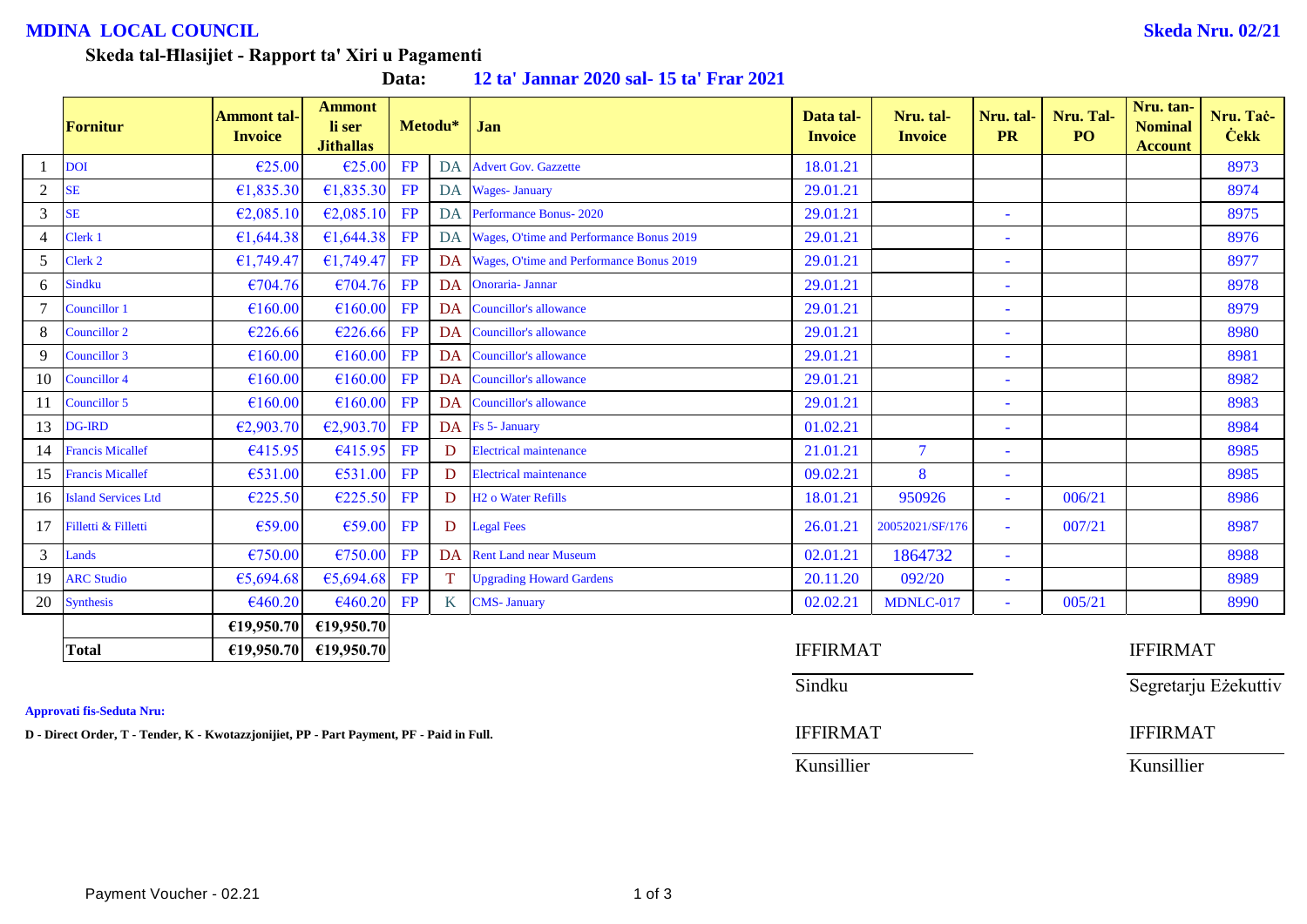#### **MDINA LOCAL COUNCIL Skeda Nru. 02/21**

## **Skeda tal-Ħlasijiet - Rapport ta' Xiri u Pagamenti**

**Data: 12 ta' Jannar 2020 sal- 15 ta' Frar 2021**

|        | Fornitur                       | <b>Ammont tal-</b><br><b>Invoice</b> | tiffranka  |    | Metodu*      | <b>Deskrizzjoni</b>                      | Data tal-<br><b>Invoice</b> | Nru. tal-<br><b>Invoice</b> | Nru. tal-<br><b>PR</b> | Nru. Tal-<br>PO <sub>1</sub> | Nru. tan-<br><b>Nominal</b><br><b>Account</b> | Nru. Taċ-<br><b>Cekk</b> |
|--------|--------------------------------|--------------------------------------|------------|----|--------------|------------------------------------------|-----------------------------|-----------------------------|------------------------|------------------------------|-----------------------------------------------|--------------------------|
| 21     | GO                             | €20.85                               | E20.85     | FP | <b>DA</b>    | Call charges                             | 03.01.21                    | 72133436                    |                        |                              |                                               | 8991                     |
| $22\,$ | GO                             | €87.71                               | €87.71     | FP | DA           | Call charges                             | 03.01.21                    | 72133172                    |                        |                              |                                               | 8991                     |
| 23     | <b>Floorpul</b>                | €83.70                               | €83.70     | FP | D            | <b>Cleaning services- December</b>       | 18.01.21                    | <b>MDN/20/12</b>            |                        |                              |                                               | 8992                     |
| 24     | Avantech                       | €79.00                               | €79.00     | FP | D            | Printer for permits                      | 12.01.21                    | 259808                      |                        | 003/21                       |                                               | 8993                     |
| 25     | Melita                         | €36.50                               | €36.50     | FP | D            | <b>ANPR</b> Internet                     | 01.01.21                    | 110832822                   |                        |                              |                                               | 8994                     |
| 26     | Penuel                         | €45.00                               | €45.00     | FP | D            | <b>Bulbs</b>                             | 14.12.20                    | 3726                        |                        | 87/2020                      |                                               | 8995                     |
| 27     | <b>WasteServ</b>               | €138.39                              | €138.39    | FP | DA           | <b>Tipping fees</b>                      | 15.01.21                    | 99703                       |                        |                              |                                               | 8996                     |
| 28     | <b>WasteServ</b>               | €38.23                               | €38.23     | FP | DA           | <b>Tipping fees</b>                      | 15.12.20                    | 99660                       |                        |                              |                                               | 8996                     |
| 29     | <b>Arms</b>                    | €75.20                               | €75.20     | FP | <b>DA</b>    | W & E- Torre Dello Standardo             | 05.02.21                    | 41100011283                 |                        |                              |                                               | 8997                     |
| $30\,$ | Intercomp                      | €69.62                               | €69.62     | FP | K            | <b>Leasing Photocopier</b>               | 31.01.21                    | 410821                      |                        |                              |                                               | 8998                     |
| 31     | <b>Carmelo Gauci</b>           | €118.00                              | €118.00    | FP | D            | Collection of Glass- January 21          | 31.01.21                    | 3                           |                        | 77/20                        |                                               | 8999                     |
| 32     | <b>Carmelo Gauci</b>           | €118.00                              | €118.00    | FP | D            | <b>Collection of Glass- December 21</b>  | 31.12.20                    | $\overline{2}$              |                        |                              |                                               | 8999                     |
| 33     | <b>Charlie Mifsud</b>          | €2,595.12                            | €2,595.12  | FP |              | Parks and Gardens January '21            | 03.02.21                    | 1805                        |                        |                              |                                               | 9000                     |
| 34     | <b>Waste Collection</b>        | €2,327.18                            | €2,327.18  | FP |              | <b>Street Seeping- December 20</b>       | 31.12.20                    | 200873                      |                        |                              |                                               | 9001                     |
| 35     | <b>WM Environmental</b>        | €913.90                              | €913.90    | FP |              | <b>Waste Collection- December 20</b>     | 30.12.20                    | 39                          |                        |                              |                                               | 9002                     |
| 36     | <b>WM</b> Environmental        | €873.39                              | €873.39    | FP | <sup>T</sup> | <b>Waste Collection- January 21</b>      | 03.02.21                    | 40                          |                        |                              |                                               | 9002                     |
| 37     | Koptasin                       | €112.10                              | €112.10    | FP | D            | <b>Traffic signs</b>                     | 04.12.20                    | 27201                       |                        |                              |                                               | 9003                     |
| 38     | <b>Lorraine Vella Micallef</b> | €1,200.00                            | €1,200.00  | FP | K            | <b>Face Masks</b>                        | 10.02.21                    | 001/21                      |                        | 79/20                        |                                               | 9004                     |
| 39     | <b>Jean Pierre Gatt</b>        | €177.00                              | €177.00    | FP | D            | <b>Video Production Xmas Decorations</b> | 09.10.21                    | 202106                      |                        | 011/21                       |                                               | 9005                     |
| 40     | <b>Tik Communications</b>      | €572.30                              | €572.30    | FP | D            | <b>Printing Services Mdina Masks</b>     | 04.02.21                    | 200                         |                        | 91/20                        |                                               | 9006                     |
|        | Sub Total c/f                  | €9,681.19                            | €9,681.19  |    |              |                                          |                             |                             |                        |                              |                                               |                          |
|        | Sub Total b/f                  | £19,950.70                           | €19,950.70 |    |              |                                          |                             |                             |                        |                              |                                               |                          |
|        | <b>Total</b>                   | £29,631.89                           | E29,631.89 |    |              |                                          | <b>IFFIRMAT</b>             |                             |                        |                              | <b>IFFIRMAT</b>                               |                          |

**Approvati fis-Seduta Nru:**

**D** - Direct Order, T - Tender, K - Kwotazzjonijiet, PP - Part Payment, PF - Paid in Full. **IFFIRMAT** IFFIRMAT

Sindku Segretarju Eżekuttiv

Kunsillier Kunsillier